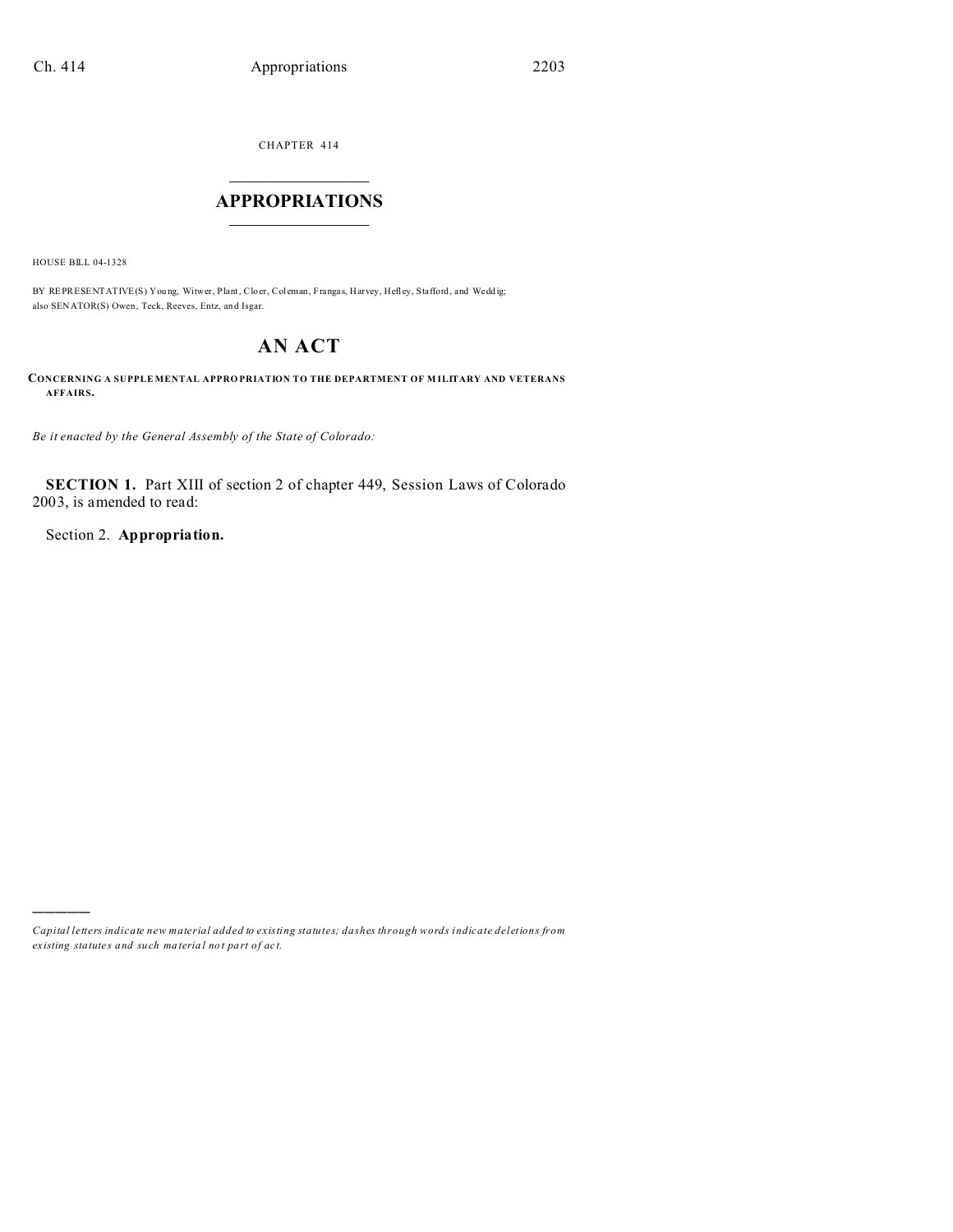| Ch. 414                                        |                           | Appropriations            |                                             |                                  |                      |                                       |                         |  |
|------------------------------------------------|---------------------------|---------------------------|---------------------------------------------|----------------------------------|----------------------|---------------------------------------|-------------------------|--|
|                                                |                           | <b>APPROPRIATION FROM</b> |                                             |                                  |                      |                                       |                         |  |
|                                                | ITEM &<br><b>SUBTOTAL</b> | <b>TOTAL</b>              | <b>GENERAL</b><br><b>FUND</b>               | GENERAL<br><b>FUND</b><br>EXEMPT | CASH<br><b>FUNDS</b> | CASH<br><b>FUNDS</b><br><b>EXEMPT</b> | FEDERAL<br><b>FUNDS</b> |  |
|                                                | \$                        | \$                        | S                                           | \$                               | \$                   | s                                     | \$                      |  |
|                                                |                           |                           |                                             | PART XIII                        |                      |                                       |                         |  |
|                                                |                           |                           | DEPARTMENT OF MILITARY AND VETERANS AFFAIRS |                                  |                      |                                       |                         |  |
| (1) EXECUTIVE DIRECTOR AND ARMY NATIONAL GUARD |                           |                           |                                             |                                  |                      |                                       |                         |  |
| Personal Services                              | 1,524,950                 |                           | 1,443,394                                   |                                  | $3,276^{\circ}$      |                                       | $78,280^b$              |  |
|                                                | 1,608,408                 |                           |                                             |                                  |                      | $83,458(T)^c$                         |                         |  |
|                                                |                           |                           | $(26.7 + TE)$                               |                                  | $(0.1$ FTE)          |                                       | $(0.8$ FTE)             |  |
|                                                |                           |                           | $(24.7$ FTE)                                |                                  |                      | $(2.0$ FTE)                           |                         |  |

| Health, Life, and Dental      | 152,523 | 70,706  |                  | $438^\circ$     | 81,379 <sup>b</sup>  |
|-------------------------------|---------|---------|------------------|-----------------|----------------------|
|                               |         |         |                  | $438(T)^c$      |                      |
| Short-term Disability         | 7,053   | 3,198   |                  | $116^\circ$     | $3,739^{b}$          |
|                               |         |         |                  | $116(T)^{c}$    |                      |
| Salary Survey and             |         |         |                  |                 |                      |
| Senior Executive Service      | 155,107 | 79,580  | $2^{\mathrm{a}}$ | $2,784^{\circ}$ | $72,741^b$           |
|                               |         |         |                  | $2,784(T)^c$    |                      |
| Shift Differential            | 11,233  |         |                  |                 | $11,233^b$           |
| Workers' Compensation         | 49,875  | 22,673  |                  |                 | $27,202^b$           |
| Operating Expenses            | 707,608 | 359,075 |                  |                 | 348,533 <sup>b</sup> |
| <b>Information Technology</b> |         |         |                  |                 |                      |
| Asset Maintenance             | 15,447  | 15,447  |                  |                 |                      |
| Legal Services for 110        |         |         |                  |                 |                      |
| hours                         | 6,687   | 6,687   |                  |                 |                      |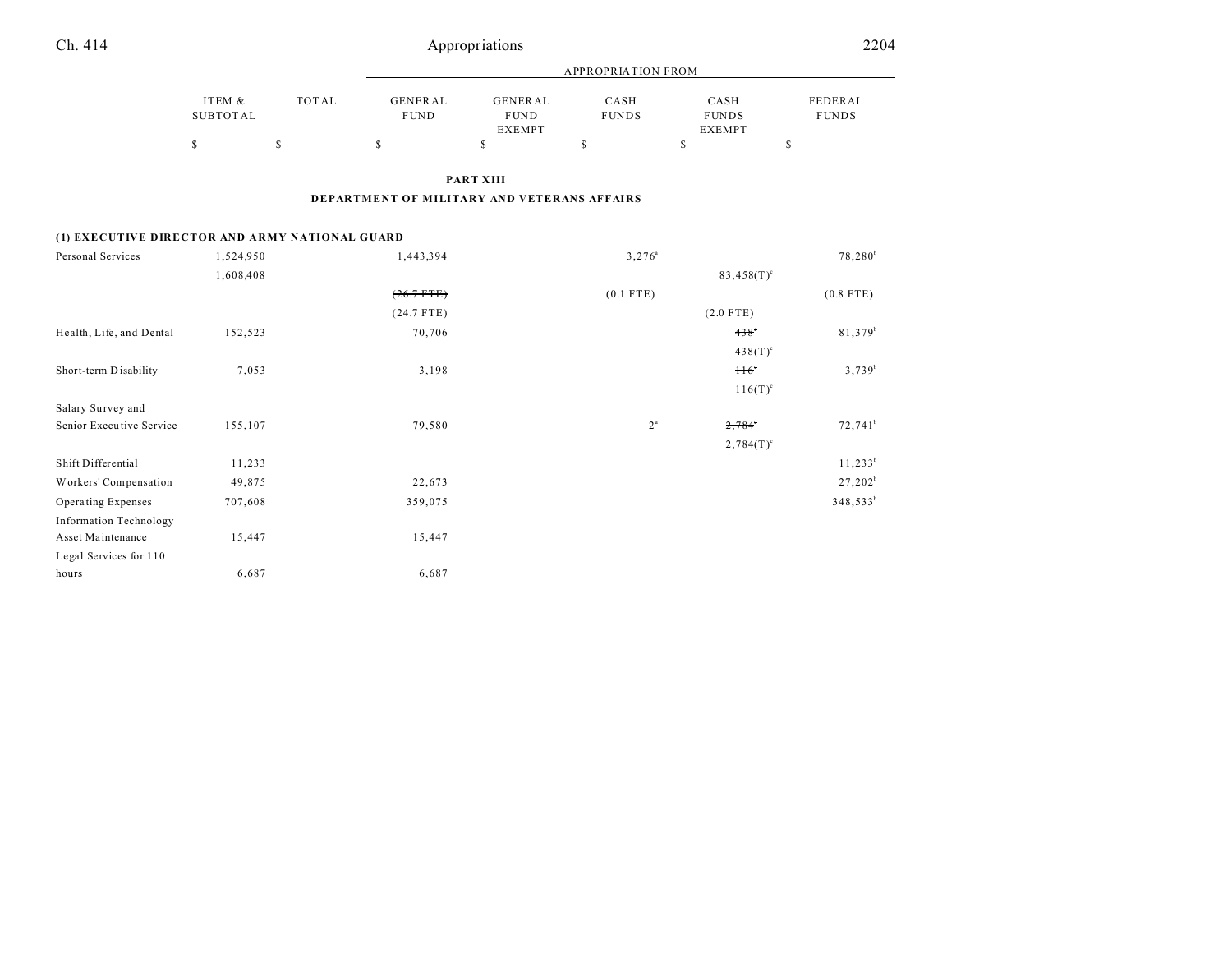| Purchase of Services           |           |         |                       |                        |
|--------------------------------|-----------|---------|-----------------------|------------------------|
| from Computer Center           | 5,370     | 5,370   |                       |                        |
|                                | 6,650     | 6,650   |                       |                        |
| Payment to Risk                |           |         |                       |                        |
| Management and                 |           |         |                       |                        |
| Property Funds                 | 147,324   | 147,324 |                       |                        |
|                                | 136,221   | 136,221 |                       |                        |
| Vehicle Lease Payments         | 33,790    | 30,715  |                       | $3,075^b$              |
|                                | 33,953    | 30,878  |                       |                        |
| Leased Space                   | 41,000    | 41,000  |                       |                        |
| Capitol Complex Leased         |           |         |                       |                        |
| Space                          | 82,394    | 54,542  |                       | 27,852                 |
|                                | 66,310    | 51,451  |                       | $14,859^b$             |
| Communications                 |           |         |                       |                        |
| Services Payments              | 8,477     | 8,477   |                       |                        |
|                                | 10,639    | 10,639  |                       |                        |
| Utilities                      | 556,460   | 415,280 |                       | $141,180$ <sup>*</sup> |
|                                | 636,735   | 478,994 |                       | $157,741^b$            |
| Local Armory Incentive         |           |         |                       |                        |
| Plan                           | 21,841    |         | $21,841$ <sup>a</sup> |                        |
| Colorado National              |           |         |                       |                        |
| Guard Tuition Fund             | 175,803   | 175,803 |                       |                        |
| Army National Guard            |           |         |                       |                        |
| Cooperative Agreement          | 1,718,597 |         |                       | 1,718,597              |
|                                | 1,718,745 |         |                       | 1,718,745 <sup>b</sup> |
|                                |           |         |                       | $(11.5$ FTE)           |
| <b>Administrative Services</b> | 247,654   | 129,882 |                       | 117,772 <sup>b</sup>   |
|                                |           |         |                       |                        |
|                                |           |         |                       |                        |

Ch. 414 Appropriations 2205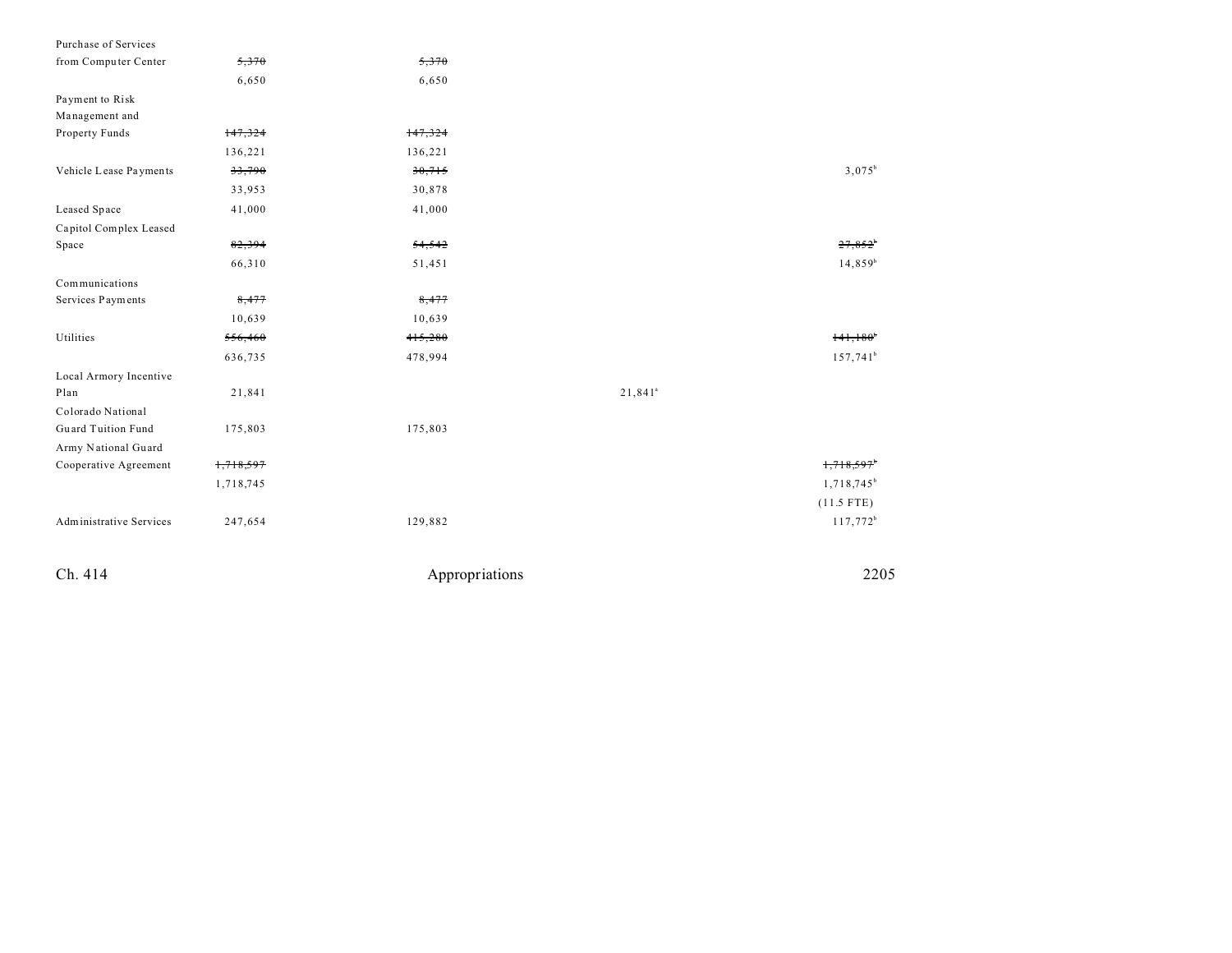## Ch. 414 Appropriations 2206

|                    |           | <b>APPROPRIATION FROM</b> |                                         |                      |                                       |                         |  |
|--------------------|-----------|---------------------------|-----------------------------------------|----------------------|---------------------------------------|-------------------------|--|
| ITEM &<br>SUBTOTAL | TOTAL     | GENERAL<br><b>FUND</b>    | GENERAL<br><b>FUND</b><br><b>EXEMPT</b> | CASH<br><b>FUNDS</b> | CASH<br><b>FUNDS</b><br><b>EXEMPT</b> | FEDERAL<br><b>FUNDS</b> |  |
| S                  | S         | \$                        | S                                       | \$                   | \$                                    | S                       |  |
|                    |           | $(3.3$ FTE)               |                                         |                      |                                       | $(1.8$ FTE)             |  |
|                    | 5,669,193 |                           |                                         |                      |                                       |                         |  |
|                    | 5,809,492 |                           |                                         |                      |                                       |                         |  |

<sup>a</sup> These amounts shall be from fees, including armory rental fees.

<sup>b</sup> These amounts are pursuant to agreements with the federal government regarding the operation of the Army National Guard and Air National Guard facilities as well as opera tions of the Colorado National Gua rd pursua nt to federal directives.

These amounts shall be from <del>reserve balance of</del> RESERVES IN the Western Slope <del>Veterans Cemetery,</del> VETERANS' CEMETERY FUND, established pursuant to Section 28-5-708 (1)(a), C.R.S.

#### **(2) DIVISION OF VETERANS**

#### **AFFAIRS**

| Veterans Service        |         |             |                      |
|-------------------------|---------|-------------|----------------------|
| Operations              | 375,554 | 375,554     |                      |
|                         | 502,422 |             | $126,868(T)^e$       |
|                         |         | $(6.0$ FTE) |                      |
|                         |         |             | $(2.0$ FTE)          |
| <b>COUNTY VETERANS</b>  |         |             |                      |
| <b>SERVICE OFFICER</b>  |         |             |                      |
| <b>PAYMENTS</b>         | 86,400  |             | $86,400(T)^e$        |
| Colorado State Veterans |         |             |                      |
| Trust Fund              | 987,430 |             | 987,430 <sup>a</sup> |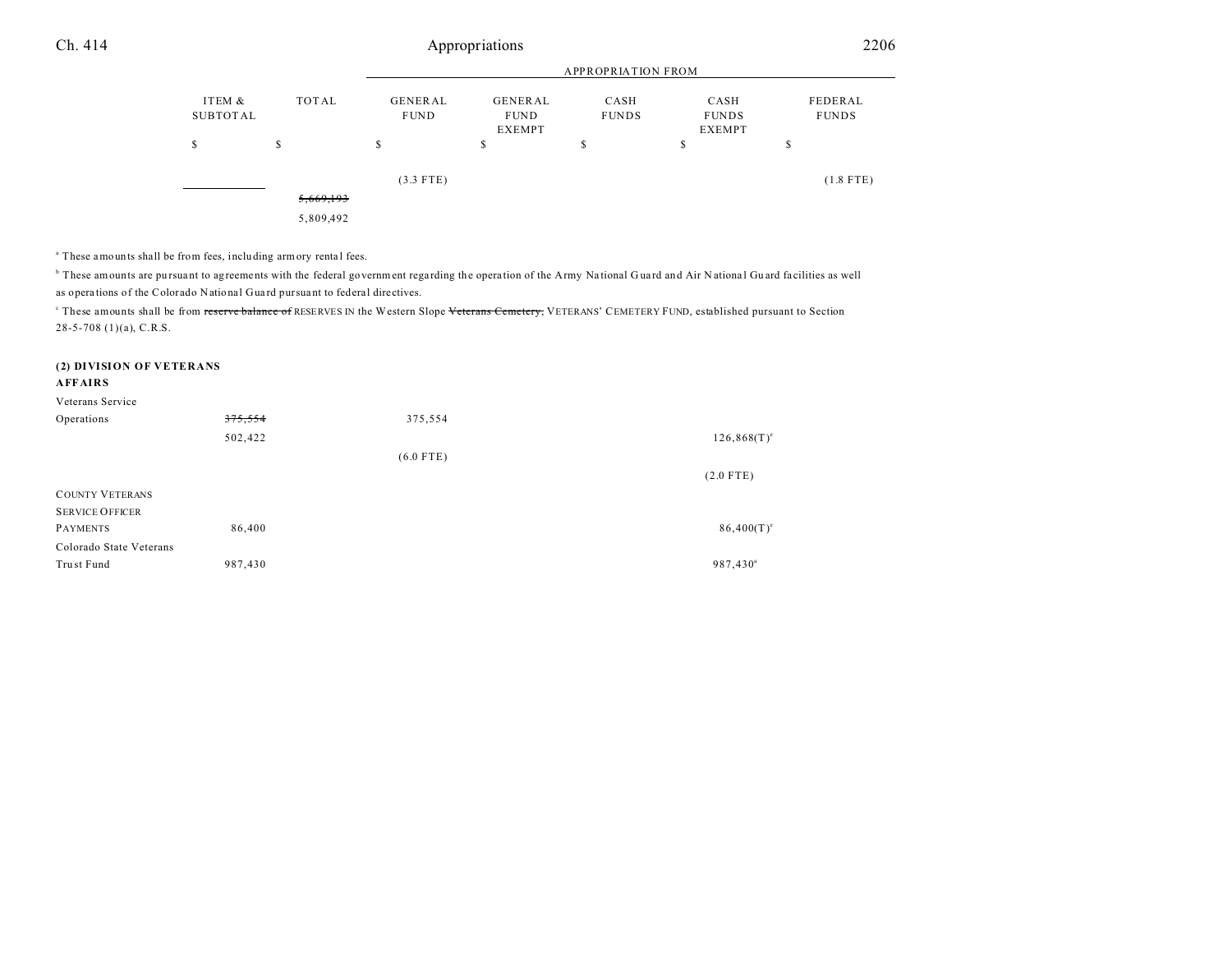| Colorado State Veterans |           |                   |                       |
|-------------------------|-----------|-------------------|-----------------------|
| Trust Fund Expenditures | 280,332   | $280,332^{\circ}$ |                       |
|                         | 713,619   | $713,619^b$       |                       |
| Western Slope Veterans  |           |                   |                       |
| Cemetery <sup>140</sup> | 239,815   | $203,815$ °       | $36,000$ <sup>d</sup> |
|                         | 240,628   | $204,628^{\circ}$ |                       |
|                         |           | $(2.5$ FTE)       |                       |
|                         | 1,883,131 |                   |                       |
|                         | 2,530,499 |                   |                       |

a This amount shall be from the Tobacco Litigation Settlement Cash Fund created in Section 24-22-115, C.R.S., pursuant to Section 24-75-1104 (1) (f), C.R.S.

 $b$  Of this amount,  $246,858$ (T) \$680,145(T) shall be from the Colorado State Veterans Trust Fund created in Section 28-5-709 (1) (a), C.R.S. and \$33,474 shall be from interest earned on the balance of the Colorado State Veterans Trust Fund created in Section 28-5-709 (1) (a), C.R.S.

<sup>c</sup> This amount shall be from the <del>reserve balance of</del> RESERVES IN the Western Slope <del>Veterans Trust Fund</del> VETERANS' CEMETERY FUND, created <del>pursuant to</del> IN Section  $28-5-709$  (1)(a), C.R.S. 28-5-708 (1)(a), C.R.S.

<sup>d</sup> This amount shall be from the U.S. Department of Veterans Affairs.

e THESE AMOUNTS SHALL BE FROM THE COLORADO STATE VETERANS TRUST FUND, CREATED IN SECTION 28-5-709 (1)(a), C.R.S.

#### **(3) AIR NATIONAL GUARD**

| Operations and        |           |             |                        |
|-----------------------|-----------|-------------|------------------------|
| Maintenance Agreement |           |             |                        |
| for Buckley/Greeley   | 2,848,829 | 429,365(M)  | 2,419,464 <sup>a</sup> |
|                       |           | $(5.4$ FTE) | $(35.7$ FTE)           |
| Security for Space    |           |             |                        |
| Command Facility at   |           |             |                        |
| Greeley               | 411,134   |             | $411, 134^{\circ}$     |
|                       |           |             | $(5.0$ FTE)            |

Ch. 414 Appropriations 2207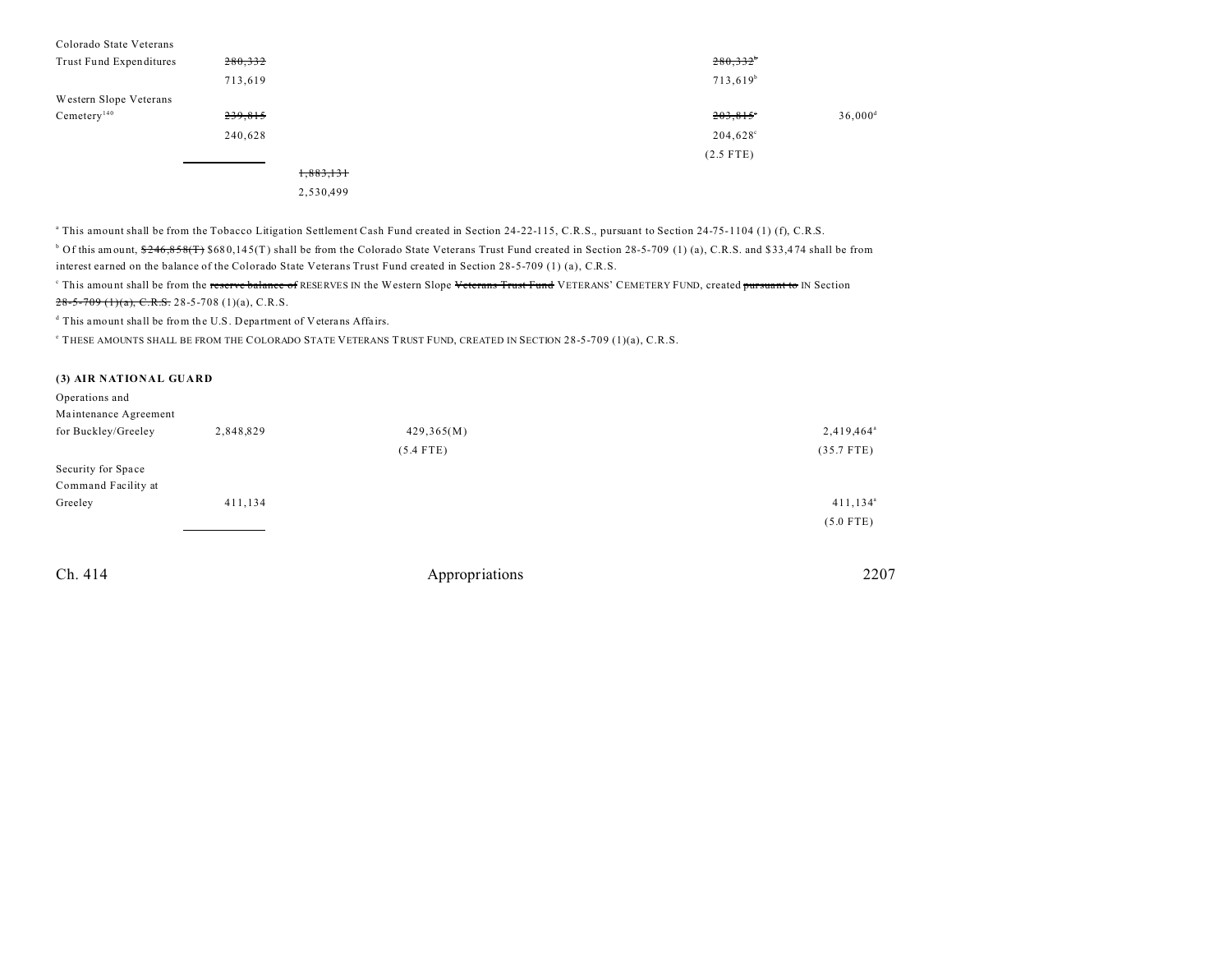3,259,963

<sup>a</sup> These amounts are pursuant to agreements with the federal government regarding the operation of the Army National Guard and Air National Guard facilities as well as opera tions of the Colorado National Gua rd pursua nt to federal directives.

| (4) FEDERAL FUNDED<br>PROGRAMS <sup>141</sup> |                 |  |
|-----------------------------------------------|-----------------|--|
| Personal Services                             | 66,375,685      |  |
|                                               | $(1,055.0$ FTE) |  |
| Operating and                                 |                 |  |
| Maintenance                                   | 29,122,586      |  |
| Construction                                  | 21,100,000      |  |
| Special Programs                              | 128,933         |  |
|                                               |                 |  |

a This amount is pursuant to agreements with the federal government regarding the operation of the Army National Guard and Air National Guard facilities as well as operations of the Colora do N ational Gua rd pursua nt to federal directives.

**(5) CIVIL AIR PATROL** Personal Services 60,679 65,581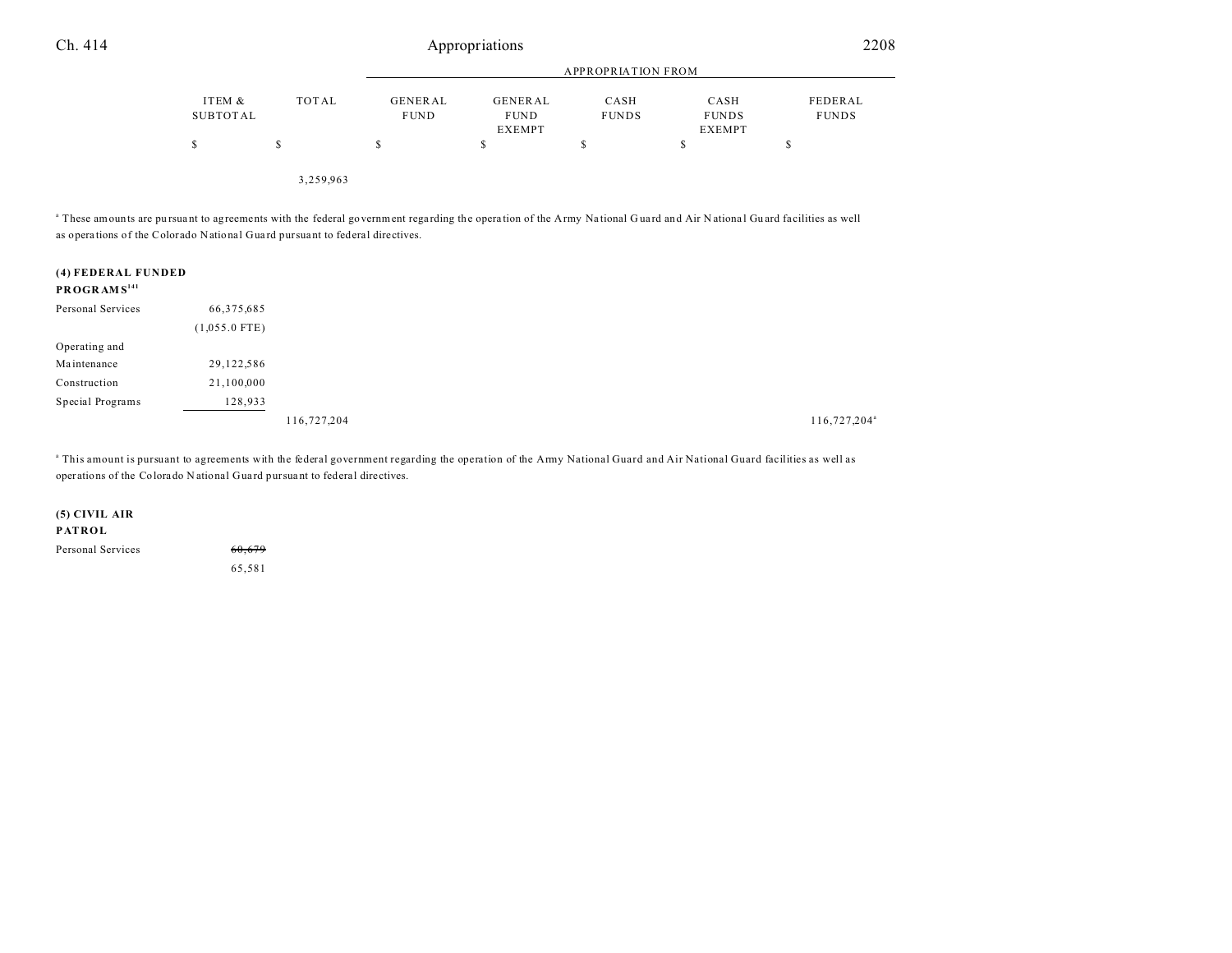|                         | $(1.0$ FTE) |         |         |  |
|-------------------------|-------------|---------|---------|--|
| Operating Expenses      | 9,484       |         |         |  |
| Aircraft Maintenance    | 34,900      |         |         |  |
|                         |             | 105,063 | 105,063 |  |
|                         |             | 109,965 | 109,965 |  |
|                         |             |         |         |  |
| <b>TOTALS PART XIII</b> |             |         |         |  |
| (MILITARY AND           |             |         |         |  |

| <b>VETERANS</b>           |               |                        |          |                           |               |
|---------------------------|---------------|------------------------|----------|---------------------------|---------------|
| $AFFAIRS$ <sup>2, 3</sup> | \$127,644,554 | <del>\$3,919,135</del> | \$25,119 | <del>\$1,474,915</del> °  | \$122,225,385 |
|                           | \$128,437,123 | \$3,977,162            |          | $$2,205.741$ <sup>a</sup> | \$122,229,101 |

<sup>a</sup> Of this amount,  $246,858$  \$980,209 contains a (T) notation.

**FOOTNOTES** -- The following statements are referenced to the numbered footnotes throughout section 2.

- 3 All Departments, Totals -- The General Assembly requests that copies of all reports requested in other footnotes contained in this act be delivered to the Joint Budget Committee and the majority and minority leadership in each house of the General Assembly. Each principal department of the sta te sha ll produce its ru les in an electronic format that is su itable for public access throu gh electro nic means. Such rules in such format shall be submitted to the Office of Legislative Legal Services for publishing on the Internet. It is the intent of the General Assembly that this be done within existing resou rces.
- 140 Department of Military and Veterans Affairs, Division of Veterans Affairs, Western Slope Veterans Cemetery -- The Department is requested to compile detailed data associated with the daily operations of the Western Slope Veterans Cemetery and the funding required to support those operations. The Department is requested to submit a report summarizing this data to the Joint Budget Committee on October 1, 2003. The report should not only include data concerning the funding of the operations, but also steps the Department can initiate to: (1) Lower the costs

Ch. 414 Appropriations 2209

<sup>2</sup> (Governor lined through this provision. See L. 20 03 , p. 355 1.)